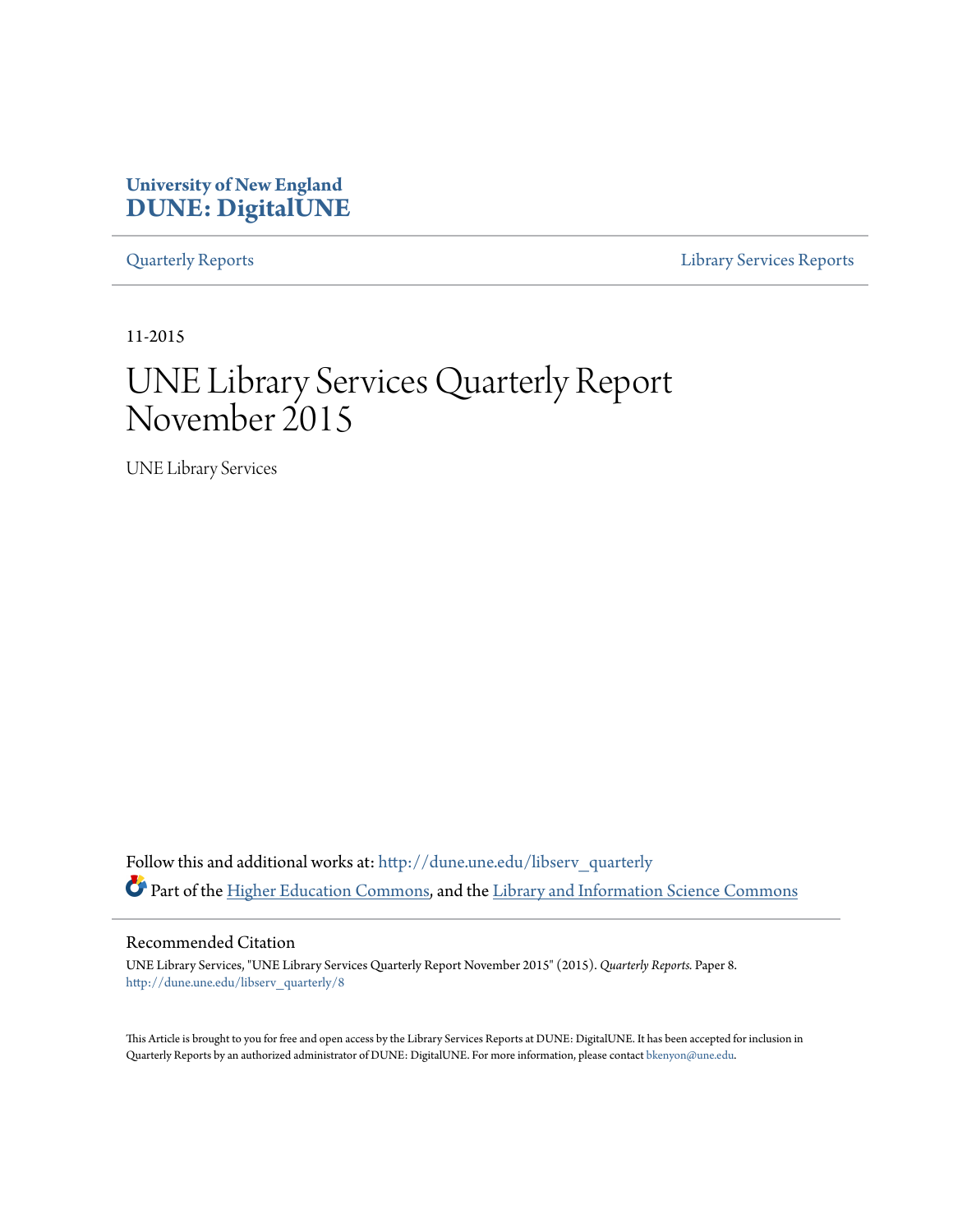

### **Part I: Unit Strategic Initiatives**

**1. Assess and address the needs of the 21st century UNE Library patron using a New Library Models Task Force**

UNE Library Services' New Models Task Force continues to explore the adaptations necessary to meet the changing needs of our patrons in the  $21<sup>st</sup>$  century. The group has:

- Surveyed Library Services staff to gather input on national library trends and local trend adoption;
- Surveyed faculty members about current and future Library services;
- Surveyed students specifically on website usability;
- Completed the annual performance appraisal process for employees and their managers to critically appraise current job descriptions, tasks, work flow, time management, and opportunities for improvement;
- Conducted a staff retreat to brainstorm future directions and priorities to inform strategic planning. (*see staff retreat photo below*)

Further work includes more information gathering and a new strategic plan within the academic year.



**Challenges**: **Maintain UNE Library Services as an effective and efficient service department currently and into the future.**

**Proposed Timeline: Now through Academic Year 2016.**

**Supports Strategic Initiatives: All four initiatives are addressed by this self-study and potential reorganization, but particularly #4: UNE will optimize university resources and support ethical, effective, efficient, and responsible decision-making.**

**2. Promote research and transformative use of primary source materials in UNE Special Collections**

The UNE Art Gallery in the Ketchum Library features *Ant Farm: at the Nexus of Art and Science* , a multimedia collaborative exhibit merging art and science inspired by leafcutter ants. Four Maine-based artists, Dorothy Schwartz, Rebecca Goodale , Vivien Russe, and Colleen Kinsella, created a project where they truly work collaboratively - like a small ant colony—to create a singular but multi-faceted project. This visual representation of leafcutter ants highlights their social structure and life cycle, including nuptial flights, egg laying, food gathering, and fungus cultivating.



The exhibit features sculptures, prints, drawings, scrolls, books, installations, signage, paintings, puppetry and origami, and runs through December 18, 2015. It connects with various curriculum themes including the topic of behavioral ecology. Students in a current English Department course will experience the exhibit as a class and complete related class work.

**Challenges: Our goal is to match art and cultural collections and exhibits with aspects of the UNE curricula.**

**Proposed Timeline: Ongoing.**

**Supports Strategic Initiatives #1 & #2 – UNE will establish educational programs that bridge traditional academic boundaries to create transformative experiences for students; UNE will have a culture and infrastructure that support students and faculty in research and scholarship.**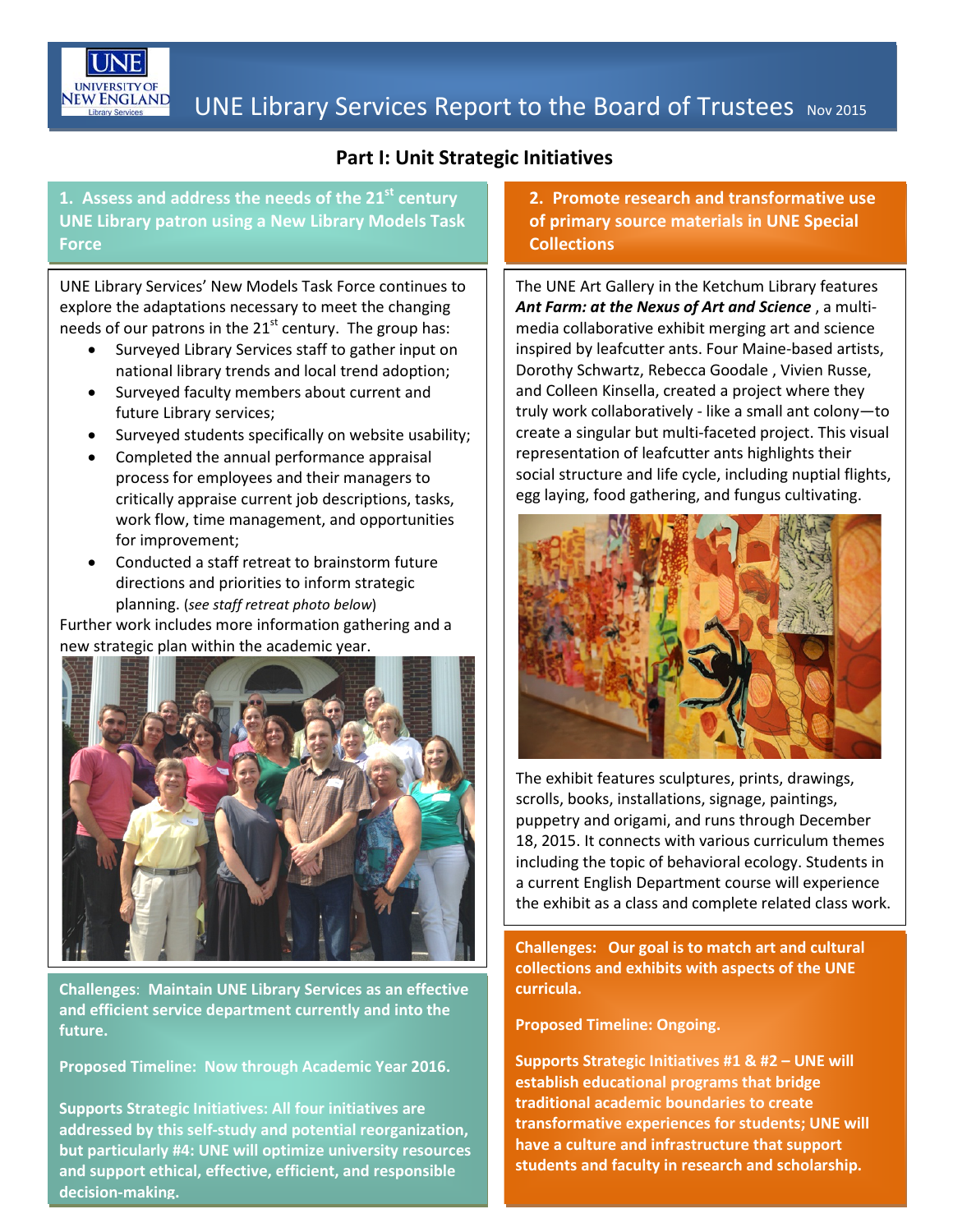#### **3. Expand and support the global reach of library resources and services for the UNE community around the world**

New at UNE Library Services: A single search box discovery tool called Summon. This "web-scale discovery service" has one simple search box to search across UNE Library resources to find journal articles, books, chapters, DVDs, streaming video, databases, special collections, and more - making our resources more easily findable and usable by students, faculty and staff wherever they are. Many college and university libraries offer this efficient service including the University of Maine system, Colby, Bates and Bowdoin, and now UNE Library Services.



*A screenshot of UNE Library Services website www.une.edu/library*

**Challenges: To make the vast array of high-quality Library-provided resources easily findable and usable for students , faculty and staff.**

**Proposed Timeline: Ongoing.**

**Supports Strategic Initiatives #2 & #4 – UNE will have a culture and infrastructure that support students and faculty in research and scholarship; UNE will optimize university resources and support ethical, effective, efficient, and responsible decision-making**.